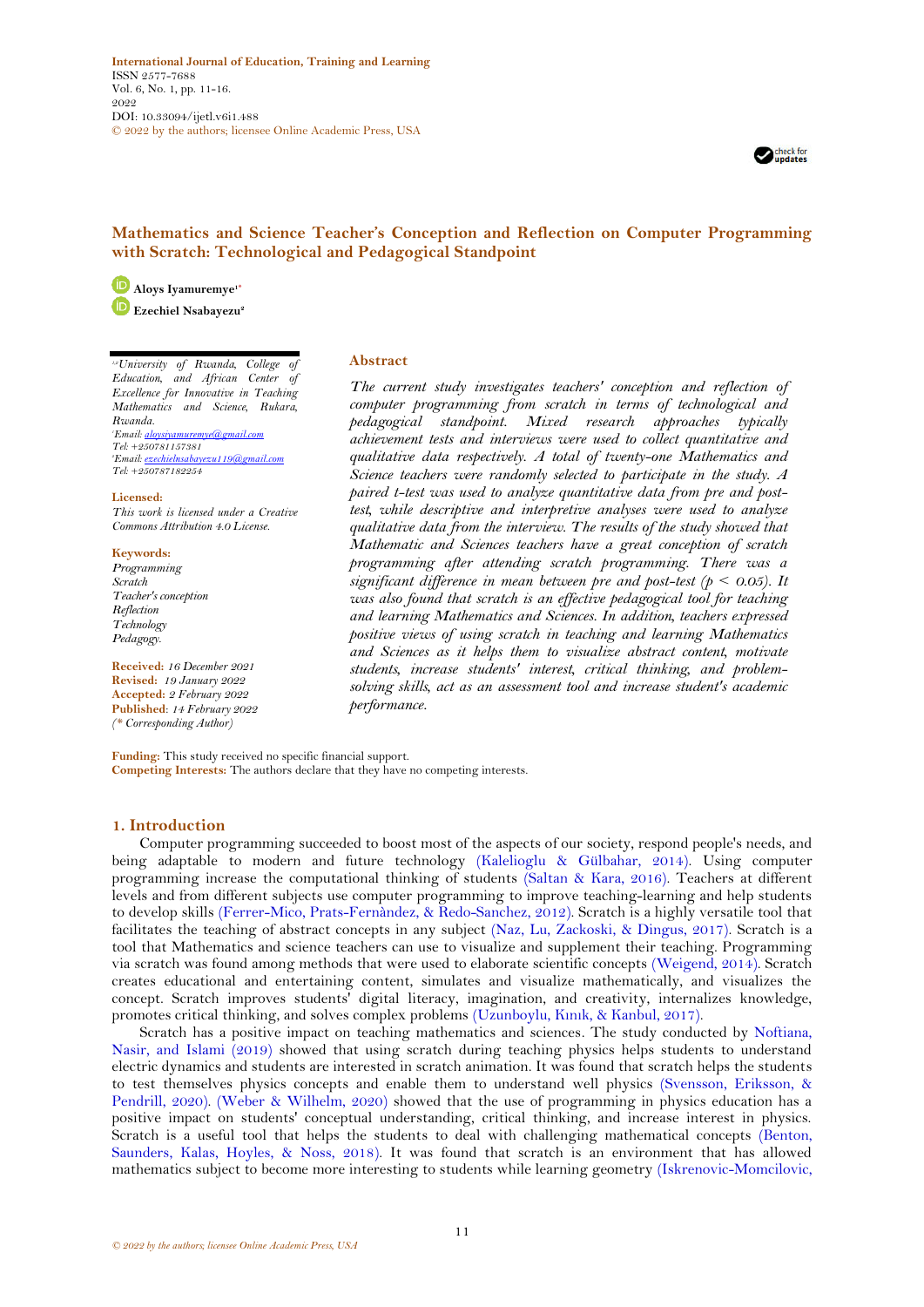[2020\)](#page-5-9). It was expressed that linear function, quadratic equation and exponential function became easier when are taught by using scratch. The study conducted by [Kim, Choi, and Paik \(2019\)](#page-5-10) showed that a scratch is a useful tool in teaching the Bronsted – lowry acid-base model.

## **2. Research Questions**

- 1. What is the teacher's knowledge toward the utilization of scratch as a pedagogical tool in teaching and learning mathematics and sciences?
- 2. How do teachers reflect on the usefulness of scratch in teaching and learning mathematics and sciences?
- What are teachers' perceptions towards the utilization of scratch as pedagogical too in teaching Mathematics and Sciences?

## **3. Hypothesis**

*Ho: Teachers have no great conception in programming with scratch after the course than before. H1: Teachers have a great conception of programming with scratch after the course than before.*

## **4. Methodology**

## *4.1. Research Design*

This study follows mixed research whereby quantitative and qualitative methods were used to collect and analyze them. A mixed research design is useful because it uses the strength of both quantitative and qualitative data and helps the researcher to gain insight from a combination of both quantitative and qualitative data than either one itself [\(Boman et al., 2017\)](#page-4-1). A mixed research design also helps the researcher to laborate and clarify the results from one method with the findings from the other method [\(Molina-Azorin,](#page-5-11)  [2016\)](#page-5-11). The data were collected in phases ( sequential design) whereby the researcher started with a pre-test to see teacher's prior knowledge before training. Thereafter, the post-test was also used to check whether the teachers knowledge was increased. The interview was used to gain teachers' reflections after training and usefulness of scratch in teaching and learning mathematics and sciences.

#### *4.2. Population*

A population is a set group of all units in which research findings need to be applied [\(Casteel & Bridier,](#page-5-12)  [2021\)](#page-5-12). Thus, the population of this study was all Mathematics and Sciences teachers from the following subjects including Mathematics, Chemistry, Biology, and Physics in ordinary level in kayonza district, East province, Rwanda.

#### *4.3. Sample and Sampling Procedure*

The sample is representative of the population [\(Taherdoost., 2018\)](#page-5-13). According to [Gowda et al. \(2019\)](#page-5-14) sample is more than being representative of the population but also saves time and produces more accurate results. The sample of the study was twenty-one teachers of Mathematics, Chemistry, Biology, and Physics from the ordinary level in Kayonza district, Rwanda selected randomly.. Random sampling is useful because all participants have an equal chance to participate in the study [\(Taherdoost, 2016\)](#page-5-15).

#### *4.4. Instruments*

## *4.4.1. Achievement Test*

The test can be used to determine the level of understanding of knowledge and concepts [\(Sener & Tas,](#page-5-16)  [2017\)](#page-5-16). In this study, both pre and post-test were used to collect data. A pre-test was used to test the teacher's prior knowledge before attending scratch training while a post-test was used to test whether the teacher's knowledge on scratch was increased after attending training of scratch in teaching and learning Mathematics and Sciences. All pre and post-test were criterion-referenced and marked out of twenty marks.

#### *4.4.2. Interview*

An interview is a tool used to gain the personal view, opinions, and feelings of participants [\(Alshenqeeti,](#page-4-2)  [2014\)](#page-4-2). In this study, the interview was used to explore teachers' reflections after attending scratch training its usefulness in teaching and learning Mathematics and Sciences**.**

#### *4.4.3. Data Analysis*

Both quantitative and qualitative analyses were used to analyze data. Quantitative data were analyzed by using descriptive and inferential statistics whereby descriptive analysis such as mean, maximum, minimum, and standard deviation was calculated. On the other handthe inferential statistics paired t-test and Spearman correlation were used. Paired t-test compares the mean of a single group, examined at two different points in time [\(Allen, 2017\)](#page-4-3). Paired t-test was used to compare the mean performance before training and after training at a confidence level of 95%. By using the paired sample t-test, we can statistically conclude whether or not training has increased teachers' knowledge or conception from scratch. Qualitative data were analyzed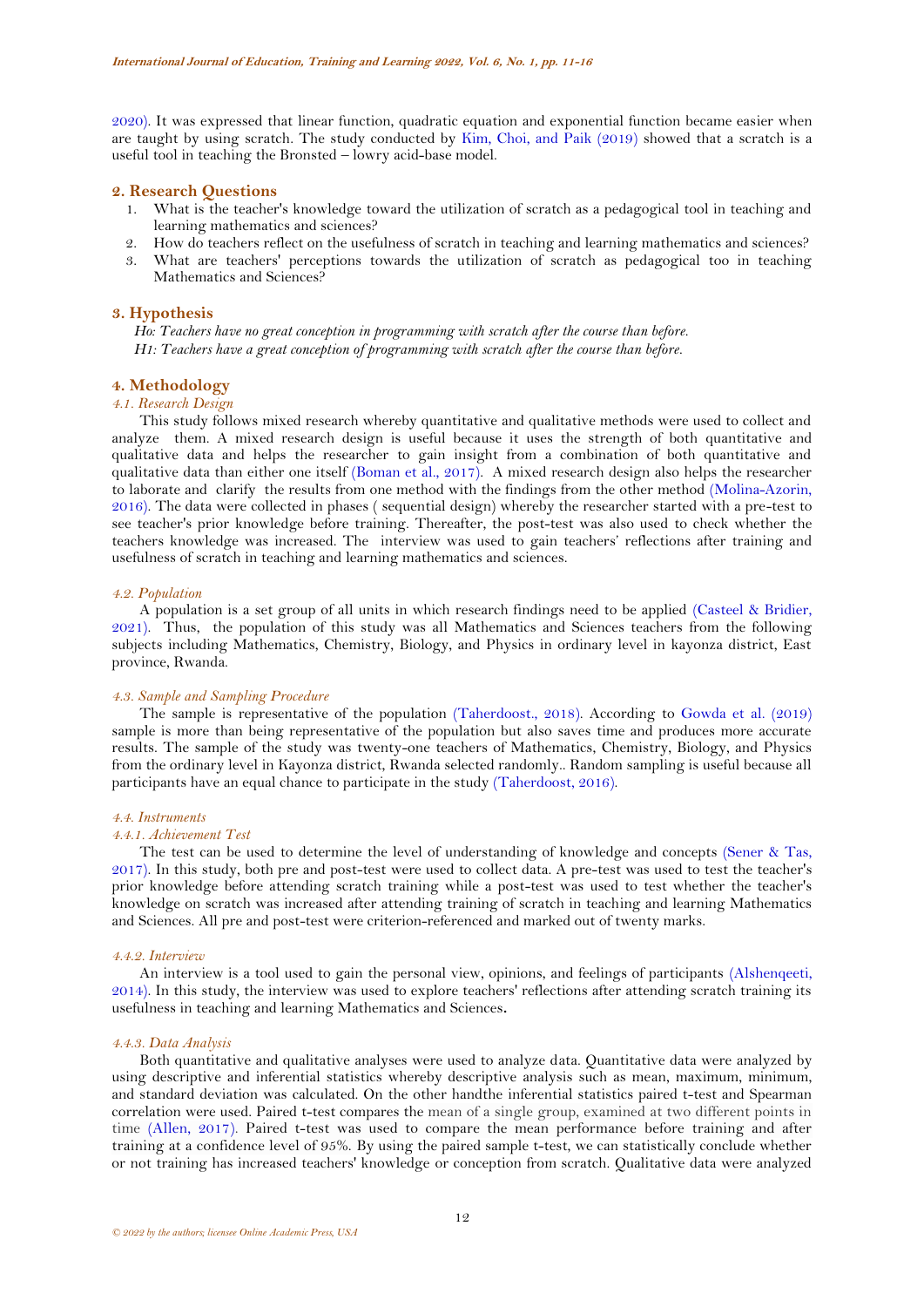by using interpretive analysis. The interpretive analysis helps the researcher to gain insight into how participants experience a given phenomenon [\(Alase, 2017\)](#page-4-4).

### *4.5. Reliability and Validity*

The validity of the research is to measure what is supposed to measure [\(Sarrigeorgidis & Rabaey, 2003\)](#page-5-17). To ensure content validity,the research instruments, interview guide, and achievement test were checked and approved by the expert in the research education from the University of Rwanda, College of Education (UR-CE). Their comments and recommendation were helpful and constructive to improve the final research instruments. Reliability is concerned with the consistency, stability, and repeatability of the information [\(Bapir, 2012\)](#page-4-5). To ensure the reliability of the study, test items were piloted to eight ordinary chemistry teachers. To ensure the internal consistency of test items, a reliability coefficient was used by using the Split-Half reliability method. Two groups of teachers were created, each group was composed of four, and achievement test items were separated into halves. One group did odd questions while the other group did even questions. The reliability coefficient between the two groups was calculated and found to be 0.81 which is high.

#### *4.6. Ethical Issues*

The researcher obtained research permission from the educational administrator and the participants have explained the purpose of the study. All participants agreed to sign consent and to participate in the research voluntarily. The principle of anonymity and confidentiality were respected.

## **5. Results and Discussion**

*5.1. Teacher's Knowledge about the Usage of Scratch in Teaching and Learning Mathematics and Sciences*

This section report teacher's score of pre and post-test. [Table 1](#page-2-0) & [2](#page-2-1) show descriptive and inferential analysis. Test were practicals and scores were measured out of twenty marks.

The result in [Table 1](#page-2-0) shows the mean score was 12.52 with 1.21 standard deviation in pre-test and increased to 17.39 with a 1.43 standard deviation in post-test. The maximum score was 15 in the pre-test and increased to 20 in the post-test. The minimum score was 12 in the pre-test and was increased to 15 in the posttest. The results of paired t-test showed that there is a highly statistically significant difference between pre and post-test (df =20, p = 0.000). therefore, the probability value (p) of difference was small than expected 0.05(confidence level of 95%). therefore, the results showed that teachers have great conception using scratch in teaching Mathematics and Science after attending scratch training. The correlation analysis of pre-and post-test i[n Table 2](#page-2-1) found that there is a positive correlation of 0.515 after attending scratch training.

<span id="page-2-0"></span>

| <b>Table 1.</b> Descriptive and inferential analysis of pre and post-test. |       |                       |     |     |       |  |  |  |
|----------------------------------------------------------------------------|-------|-----------------------|-----|-----|-------|--|--|--|
| <b>Achievement test</b>                                                    | Mean  | <b>Std. Deviation</b> | Min | Max |       |  |  |  |
| Pre-test                                                                   | 12.52 | 1.91                  | 12  |     | 0.000 |  |  |  |
| Post-test                                                                  | 17.39 | 1.43                  | 15  | 20  |       |  |  |  |

| <b>Table 2.</b> Correlational analysis of pre-and post-test. |  |                    |        |  |  |
|--------------------------------------------------------------|--|--------------------|--------|--|--|
| Achievement test                                             |  | <b>Correlation</b> |        |  |  |
| Pre-test & Post-test                                         |  | 0.515              | -0.017 |  |  |

<span id="page-2-1"></span>The above results are in agreement with other authors. [Sáez-López, del Olmo-Muñoz, González-Calero,](#page-5-18)  [and Cózar-Gutiérrez \(2020\)](#page-5-18) found that there is a significant difference in pre-service teachers' conception after attending scratch training. Concerning [\(Iskrenovic-Momcilovic, 2020\)](#page-5-9) showed that the use of scratch has a positive correlation with the students' overall school performance and shows that there are no differences in achievement between boys and girls. This was also supported by [García-Gutierrez and Hijón-Neira \(2020\)](#page-5-19) showed scratch has a positive and significant degree of teaching and learning. Scratch is an environment that has allowed mathematics to become more interesting and interesting to students. According to [Budak, Geçer,](#page-4-6)  [and Topal \(2021\)](#page-4-6) found that using scratch has a positive impact compared to other teaching methods.

In addition, to investigate teachers' conception of programming with a scratch in teaching Mathematics and Sciences during training sessions teachers develop mathematics and science scratch projects based on the subject they tough (Mathematics, Chemistry, Biology, and Physics). The two best-selected projects are chemistry and physics projects. The link and screenshot of the developed project are found below.

A sample of a project designed by a chemistry teacher (water cycle): link of the project is <https://scratch.mit.edu/projects/600905581/> and screen show i[n Figure 1.](#page-3-0)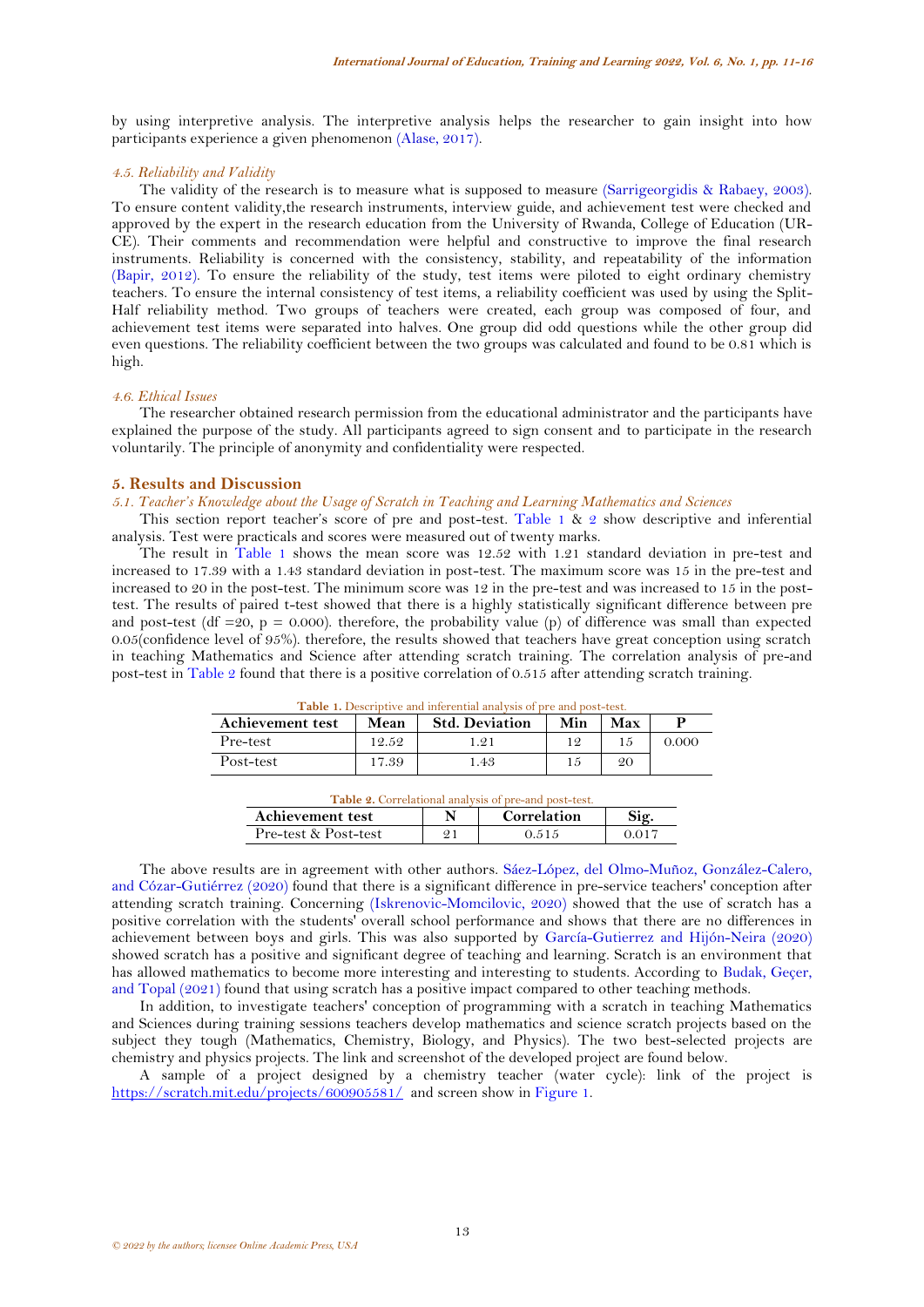

**Figure 1.** Screen shoot of chemistry scratch project.

<span id="page-3-0"></span>A sample of the physics project (newton law), the link is [https://scratch.mit.edu/projects/631667157/,](https://scratch.mit.edu/projects/631667157/) and the screen shoot i[n Figure 2.](#page-3-1)



Figure 2. Screen shoot of physcis scratch project.

<span id="page-3-1"></span>*5.2. Teacher's Reflection on the Usefulness of Scratch as A Pedagogical Tool in Teaching and Learning Mathematics and Sciences.*

To explore teachers' reflections on the usefulness of scratch as a pedagogical tool in teaching and learning Mathematics and Sciences incorporation of teacher's ideas and views were used from the interview. The interview guide was composed of two open questions see [\(Box1\)](#page-3-2). To respect the confidentiality of participants The following coded to name teachers T 01 up to T 21 were used.

<span id="page-3-2"></span>**Box 1**

- Is scratch a suitable teaching tool for teaching Mathematics and Sciences? How
- Are you ready to use scratch in your future teaching? If yes, what will help you to improve?
- In your view, what are the importance of scratch in teaching and learning Mathematics and
- Sciences towards students' understanding?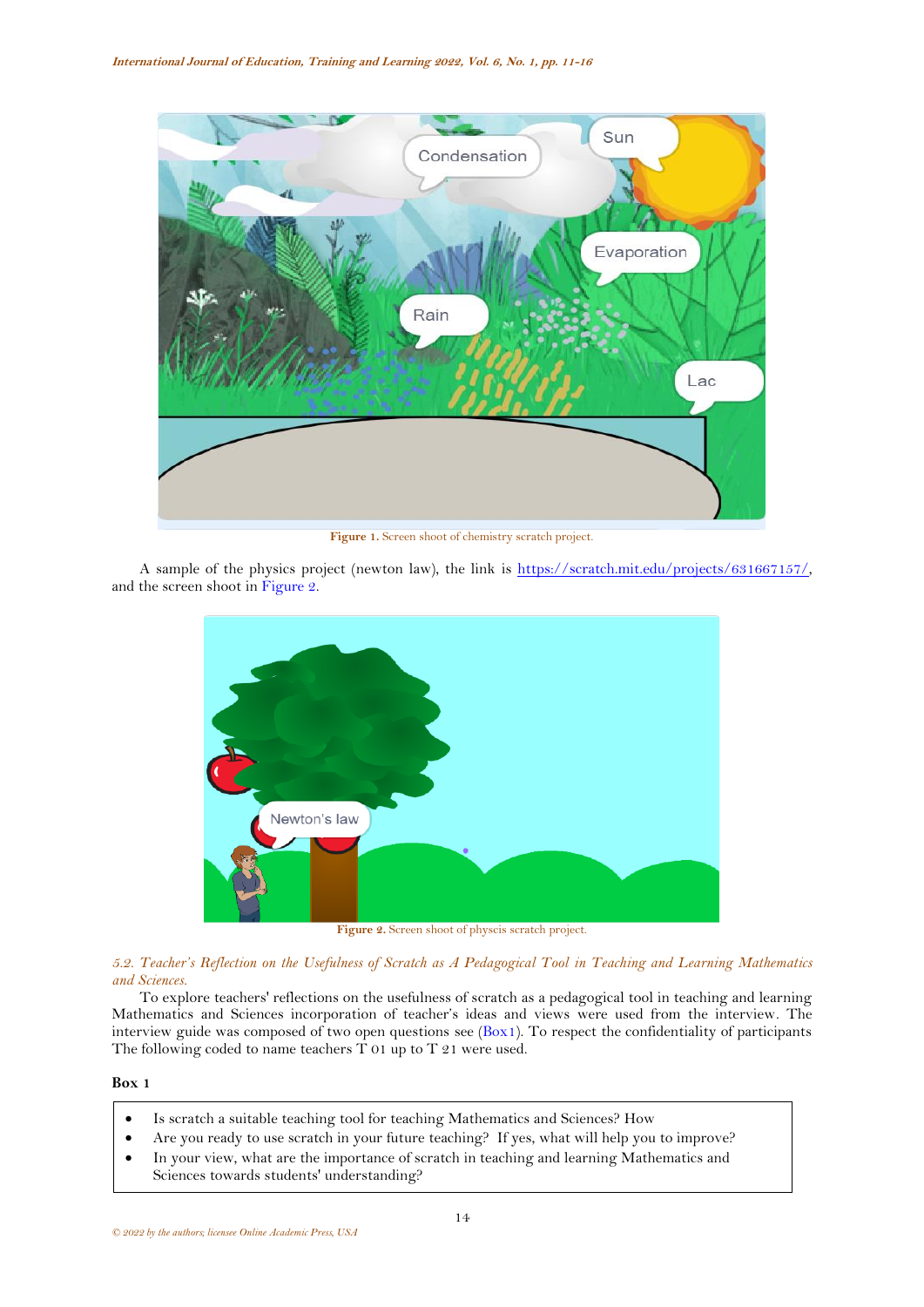All interviewed teachers (100%) agreed that a scratch is a useful tool in teaching Mathematics and Sciences. The reasons are: T 004 said that*" through scratch programming, my improvisation ability was increased*". Another teacher explained that" *through Scratch programming, my ability to create content that can increase students' interest and motivation has improved*" T 16. T 008 reported that scratch helped him to create animation for effective teaching biology concepts. Seven teachers T 01, T 13, T 06, T 11, T 18, T 05 & T 19 said that" *scratch is a suitable tool in teaching and learning Mathematics and Science because it develops critical thinking skills*". T 15 said that "*scratch is suitable too for visualizing abstract concept". Scratch is a suitable assessment tool in Mathematics and Sciences.* T 02 said. From the above teachers' ideas, it was found a scratch is a suitable tool in teaching Mathematics and Science as it helps teachers to create digital content, increase students' interest and motivation, create animation, assess content, visualize abstract content and develop critical thinking of students. All interviewed teachers 100% agreed that they were going to integrate scratch in their teaching and believed that it will help them to improve their learning. One teacher T007 said that" *scratch will help me to improve the mode of assessment".* Another teacher (biology teacher) T14 said that "*scratch will help me to improve my teaching through representing abstract concept*s". A teacher of chemistry reported that" *through programming with scratch, I'm ready to create my animation"*(T003) said. Incorporation of teachers' ideas was used to investigate the importance of scratch towards students' conceptual understanding of Mathematics and Science. Teachers reported that scratch is useful in teaching and learning Mathematics and Sciences as it can help them in the following ways: motivate students to learn and love Mathematics and Sciences, increases student's critical thinking skills and performance, prompt problem-solving skills of students, and helps students to understand abstract content.

The above results are in agreement with [Saltan and Kara \(2016\)](#page-5-1) found that pre-service teachers have a positive perception and agreed that scratch is easy to use in teaching mathematics. The study conducted by [Choi \(2013\)](#page-5-20) on Korean pre-service teachers revealed that teachers have the great intention of using scratch in future teaching. According to [Fagerlund, Häkkinen, Vesisenaho, and Viiri \(2021\)](#page-5-21) found that programming with scratch increases computational thinking and problem-solving skills. In addition, the use of scratch programming increases students' conceptual understanding of content [\(Noftiana et al., 2019\)](#page-5-6). Regarding [\(Gutiérrez & Zapatera Llinares, 2021\)](#page-5-22) found that scratch act as a demonstration method, cooperative learning and gamification, and assessment tool in teaching line function and quadratic function. Scratch also is a motivational tool and help the teacher to deliver lesson step by step to visualize concept [\(Weigend, 2014\)](#page-5-4).

## **6. Conclusion**

The present study tended to explore teachers' conception and reflection of computer programming with a scratch in teaching and learning Mathematics and Sciences. The results of the study showed that programming with scratch has a positive impact on teaching Mathematics and Sciences. A paired t-test analysis showed that there is a significant statistical difference in teachers' scores after attending scratch training. Mathematics and science teachers' scratch projects showed that scratch is an effective pedagogical tool in teaching Mathematics and Sciences. Interview results revealed that scratch increases students' interest and motivation, develops students' critical thinking, visualizes the abstract concept, acts as an assessment tool, increases students' performance and problem-solving skills.

## **7. Future Consideration**

The study found interesting results. However, the sample was small. The researcher recommends future studies cover a big sample. Future studies are needed to investigate the effectiveness of scratch towards students' conceptual understanding and academic performance compared to the other teaching methods. Future work will explore students' conception of programming with scratch with control and experimental group.

## **References**

- <span id="page-4-4"></span>Alase, A. (2017). The interpretative phenomenological analysis (IPA): A guide to a good qualitative research approach. *International Journal of Education and Literacy Studies, 5*(2), 9-19.Available https://doi.org/10.7575/aiac.ijels.v.5n.2p.9.
- <span id="page-4-3"></span>Allen, M. (2017). T-test, paired samples. *The SAGE Encyclopedia of Communication Research Methods*, 17–18.Available at: https://doi.org/10.4135/9781483381411.n638.
- <span id="page-4-2"></span>Alshenqeeti, H. (2014). Interviewing as a data collection method: A critical review. *English Linguistics Research, 3*(1), 39- 45.Available at: https://doi.org/10.5430/elr.v3n1p39.
- <span id="page-4-5"></span>Bapir, M. A. (2012). Is it possible for qualitative research to be properly valid and reliable. *The University of Warwick*, 1-19.
- <span id="page-4-0"></span>Benton, L., Saunders, P., Kalas, I., Hoyles, C., & Noss, R. (2018). Designing for learning mathematics through programming: A case study of pupils engaging with place value. *International Journal of Child-Computer Interaction, 16*, 68-76.Available at: https://doi.org/10.1016/j.ijcci.2017.12.004.
- <span id="page-4-1"></span>Boman, J., Currie, G., MacDonald, R., Miller-Young, J., Yeo, M., & Zettel, S. (2017). Overview of decoding across the disciplines. *New Directions for Teaching and Learning, 150*, 13–18.Available at: https://doi.org/10.1002/tl.20234.
- <span id="page-4-6"></span>Budak, E. Ç., Geçer, A. K., & Topal, A. D. (2021). The effect of programming with scratch course on reflective thinking skills of students towards problem solving. *Journal of Learning and Teaching in Digital Age, 6*(1), 72-80.